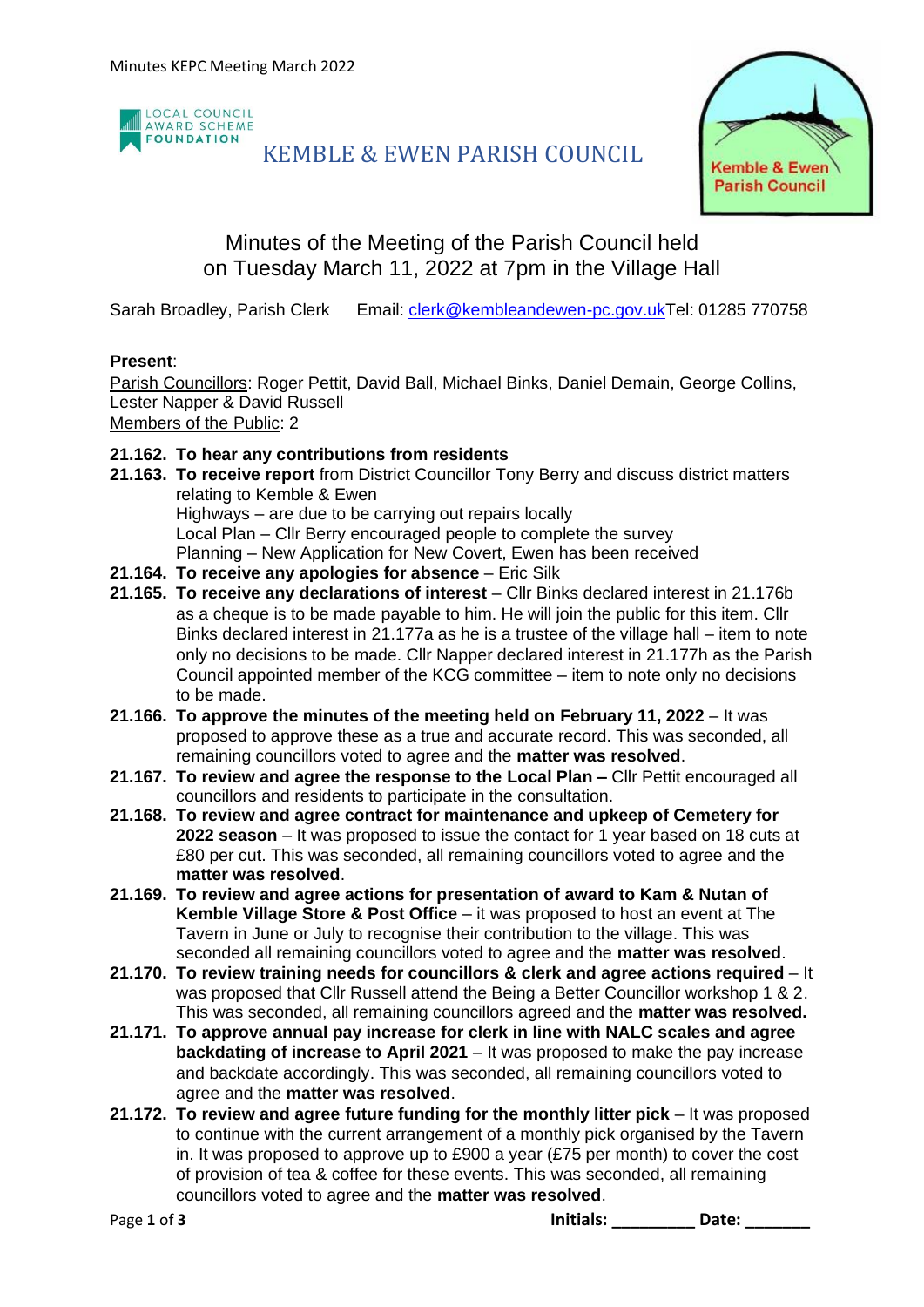## **21.173. To review and agree the following documentation**

- a. Code of Conduct
- b. Risk Assessment Policy & Risk Assessment
- c. AV policy

It was proposed to approve the Code of Conduct & AV Policy and adjourn the Risk Assessment to the next meeting for further review. This was seconded, all remaining councillors agreed and the **matter was resolved**.

### **21.174. To approve the following payments:**

- a. £41.25 + VAT for replacement tree at west hay green (21.147)
- b. £24.96 + VAT for Kaspersky Virus Protection
- c. £253.44 for MS Office annual renewal
- d. Annual ICO fee £35
- e. £325.35 quote for urgent repair of trim trail in playground
- f. £20 for coins for heating village hall during meetings

It was proposed to approve these payments. This was seconded, all remaining councillors voted to agree and the **matter was resolved**.

#### **21.175. To review and agree response to CDC regarding New Planning Applications**

- a. 22/00468/FUL & 22/00469/LBC | Interior refurbishment, replacement timber windows, roof windows, replacement door and flooring. | Newburn Limes Road Kemble – the description is misleading and incomplete. Request to add conditions that the development remains an annexe to the existing property and doesn't become a separate dwelling.
- b. 22/00613/LBC | Repair works to internal timbers of the Tower section of the building. | Wild Duck Inn Ewen – no objection
- c. 22/00440/FUL | Change of Use of land for residential use and erection of timber framed outbuilding | Windrush Cottage Kemble Wick Kemble – no objection It was proposed to respond to CDC with the above comments. This was seconded, all remaining councillors voted to agree and the **matter was resolved.**

#### **21.176. Financial Matters**

- a. To review and approve Bank Statements at March 2, 2022
- b. To review and approve payment schedule to March 11, 2022
- c. To review spend vs budget YTD Spend 16,672.47 vs budget £43,181 (39% spend)
- d. To approve VAT reclaim 01/03/2021 28/02/2022
- e. To approve virement of £420.45 from Village Hall Repairs to Playing Field & Litter to cover overspend
- f. To approve letter to bank requesting £5000 (budget: building reserves) be moved from Current Account to Savings account

It was proposed to approve items a – f above. This was seconded, all councillors voted to agree and the **matter was resolved**.

### **21.177. Councillor Reports/Items to Note**

- a. Increase in village hall fees for rental of facility for meetings from £24 per meeting to £30. Ad-hoc bookings will be £6ph.
- b. Highways including Residents Parking Scheme GCC have submitted revised plans which the Parish Council will review at an extraordinary meeting. The corroded road sign as been reported.
- c. Police/Crime The police have asked the Parish council to remind all residents to be vigilant regarding security in the summer with garages/doors and windows.
- d. Village Appearance It was noted that the bulbs are looking pretty around the village.
- e. Playground Inspections The weekly playground inspections were noted and the repair to the trim trail noted.
- f. Road Safety nothing to report
- g. Youth facilities/plans nothing to report

Page 2 of 3 **Date: Date: Page 2 of 3 Initials: Date: Date: Date: Date: Date: Date: Date: Date: Date: Date: Date: Date: Date: Date: Date: Date: Date: Date: Date: Date: Date:**